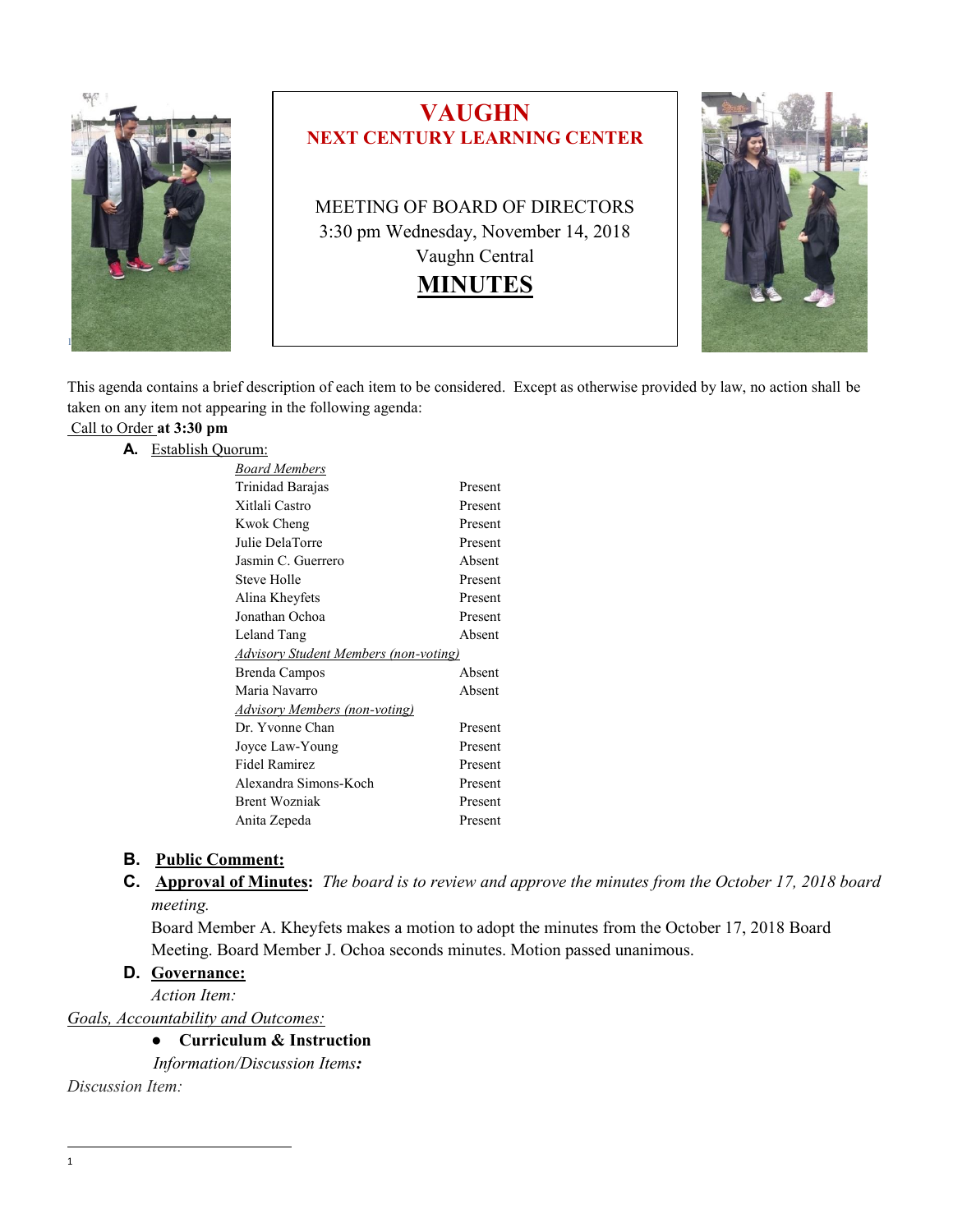*1. The California Dashboard Local Indicators: Board Report-School Experience Survey Results for Parents and Students- The Board will receive an overview of the California Dashboard Local Indicators: Board Report-School Experience Survey Results for Parents and Students.* 

*Board members asked the question, how could we tag multiple students to 1 survey (same household for siblings) to reflect actual number of completed survey?*

● **Business**

*Action Items:*

*1. 2018-2019 First Interim Financial Report -The Board will review and discuss prepared draft report and act on approval of the 2018-2019 First Interim Financial Report.*

*Board Member J. Ochoa makes a motion to approve the 2018-2019 First Interim Financial Report. Board Member K.Y. Cheng seconds the motion. Motion passed unanimously.*

*2. Vaughn's Investment Portfolios - The Board will receive reports from Vanguard Fund Manager (Andrew Maslick) and Vaughn's Fund Management Monitor (Chris Chan) and act on investment allocation plan for 2018-2019 as well as any updated investment policies and strategies recommended by Board Treasurer (K. Y. Chan). A. Maslick will join Board meeting in person and C. Chan will join the Board via teleconference @ 4:00 pm*

*Board Member J.Ochoa makes a motion to keep the current allocations of the current portfolio(s) and invest an additional \$5 million – Operating receivable from LACOE – into a rolling investment account, money market fund with monthly allocations over the period of 1 year (12 Months) into the Endowment account. Board Member S. Holle seconds the motion. Motion passed unanimously.*

*3. Property Acquisition and Career-Tech Workshop- The Board will receive information regarding adjacent property sale located at 13337 Eustace Street, Pacoima, review property inspection report and act on approval of escrow process and purchase.*

*Board Member A. Kheyfets makes a motion for approval of escrow process and purchase of adjacent property for sale, located at 13337 Eustace Street, Pacoima, CA, 91331 at the price of \$500,000. Board Member Xitlali Castro seconds the motion. Motion passed unanimously.*

- **Partnership/School Site Council**
- *Information/Discussion Items:*

*1. Huntington Library- The Board will receive information on the Huntington Library Student/Teacher program. The Huntington Library is forming a "strategic alliance" with schools to conduct training seminars in the areas of the arts, science and literature. Each seminar is a weeklong with a \$100 stipend paid to participating teacher per day.*

## **E.** *Board Member Comments/Future Agenda Items*

*- ESY Updates: Combine Academics & Enrichment possibility*

*-Board was informed that MIT music room has been provided with a carpet that has helped with the high decibel levels in class. Teacher appreciated the carpet and states that it has been helpful. She states that she could use a few more.*

## **F. Adjournment:**

*Board Member De La Torre makes a motion to adjourn meeting. Board Member Castro seconds the motion. Meeting adjourned at 6:29 PM*